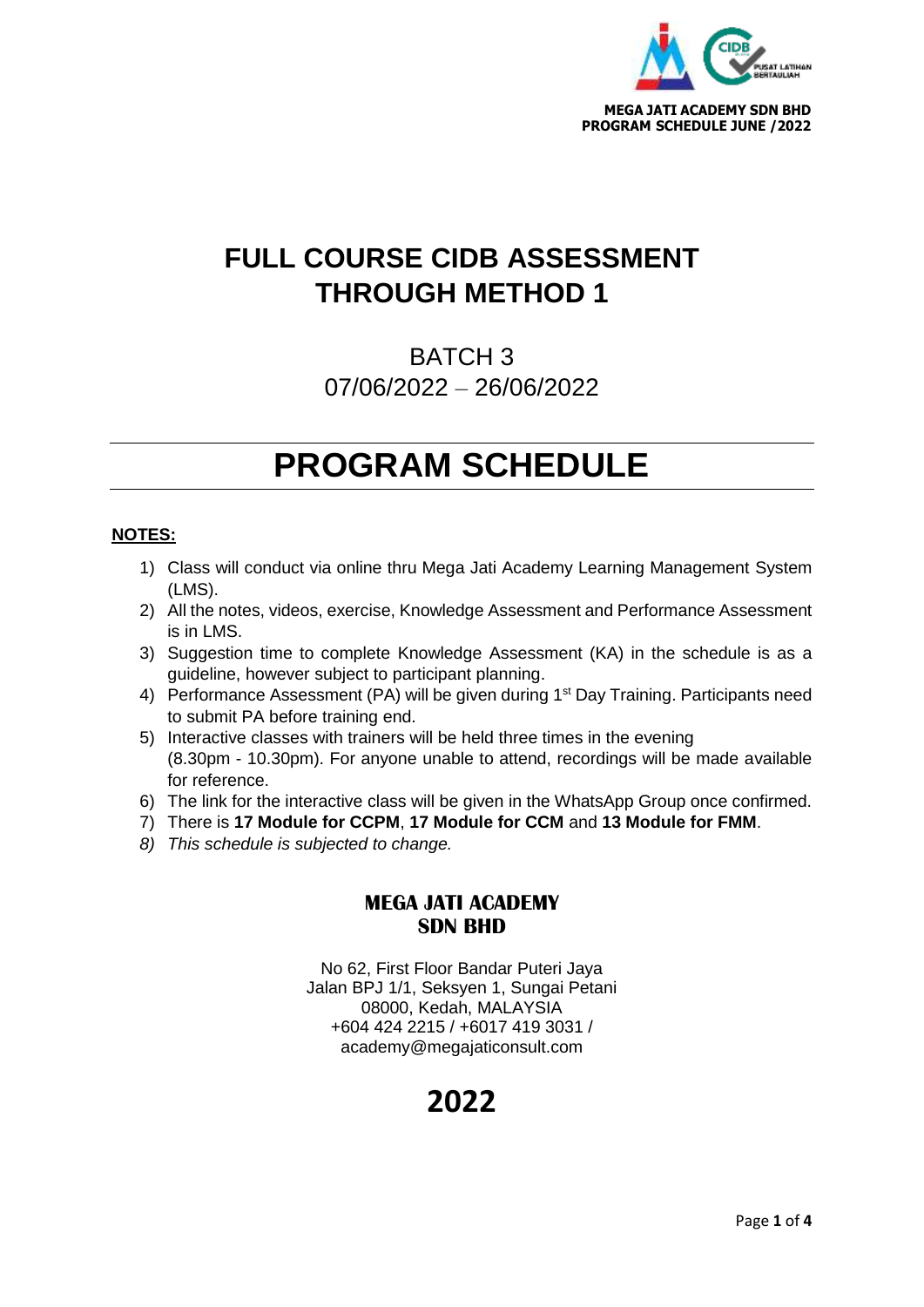

#### **PROGRAM : FULL COURSE CIDB ASSESSMENT THROUGH METHOD 1**

### **DATE : 07 JUNE 2022 – 26 JUNE 2022**

| <b>DAYS</b>                        | <b>TIME</b>        | <b>MODULE / ACTIVITIES</b>                                                                                                                                                                                                                                                      |                                                            |  |  |  |  |  |  |  |  |  |  |  |  |
|------------------------------------|--------------------|---------------------------------------------------------------------------------------------------------------------------------------------------------------------------------------------------------------------------------------------------------------------------------|------------------------------------------------------------|--|--|--|--|--|--|--|--|--|--|--|--|
|                                    |                    | <b>M17</b><br>M <sub>1</sub><br>M <sub>2</sub><br>M <sub>7</sub><br>M <sub>15</sub><br>M <sub>3</sub><br>M <sub>4</sub><br>M <sub>5</sub><br><b>M6</b><br>M8<br>M <sub>9</sub><br>M <sub>12</sub><br>M <sub>13</sub><br>M14<br>M <sub>16</sub><br><b>M10</b><br>M <sub>11</sub> | <b>REMARK</b>                                              |  |  |  |  |  |  |  |  |  |  |  |  |
| 6/6/22<br>Night<br>before<br>Day 1 | 08:30pm<br>10:30pm | Opening & Welcoming Online Meet Session<br><b>CCPM, CCM AND FMM</b>                                                                                                                                                                                                             | Link will be<br>provided.<br>Platform:<br>(GMeet/<br>Zoom) |  |  |  |  |  |  |  |  |  |  |  |  |
|                                    | 08:30am<br>05:30pm | Self-learning using Learning Management System<br>Performance Assessment (PA) will be given during 1 <sup>st</sup> Day Training.<br>Participants need to submit PA BEFORE training end.                                                                                         | <b>LMS</b>                                                 |  |  |  |  |  |  |  |  |  |  |  |  |
| 7/6/22<br>Day 1                    | 8:30pm<br>10:30pm  | <b>Interactive Class with Trainer</b><br>ALL Participants (CCPM, CCM and FMM). Link will be provided later.                                                                                                                                                                     | <b>NIGHT</b><br><b>CLASS</b>                               |  |  |  |  |  |  |  |  |  |  |  |  |
|                                    | 4:30 pm<br>9:30pm  | <b>CCPM</b><br><b>CCM</b><br><b>FMM</b>                                                                                                                                                                                                                                         | KA                                                         |  |  |  |  |  |  |  |  |  |  |  |  |
| 8/6/22                             | 08:30am<br>05:30pm | Self-learning using Learning Management System                                                                                                                                                                                                                                  | <b>LMS</b>                                                 |  |  |  |  |  |  |  |  |  |  |  |  |
| Day 2                              | 4:30 pm<br>9:30pm  | <b>CCPM</b><br>CCM<br><b>FMM</b>                                                                                                                                                                                                                                                | KA                                                         |  |  |  |  |  |  |  |  |  |  |  |  |
| 9/6/22                             | 08:30am<br>05:30pm | Self-learning using Learning Management System                                                                                                                                                                                                                                  | <b>LMS</b>                                                 |  |  |  |  |  |  |  |  |  |  |  |  |
| Day 3                              | 4:30 pm<br>9:30pm  | <b>CCM</b><br><b>CCPM</b><br><b>FMM</b>                                                                                                                                                                                                                                         | KA                                                         |  |  |  |  |  |  |  |  |  |  |  |  |
| 10/6/22<br>Day 4                   | 08:30am<br>05:30pm | Self-learning using Learning Management System                                                                                                                                                                                                                                  | <b>LMS</b>                                                 |  |  |  |  |  |  |  |  |  |  |  |  |
|                                    | 4:30 pm<br>9:30pm  | <b>CCPM</b><br><b>CCM</b><br><b>FMM</b>                                                                                                                                                                                                                                         | KA                                                         |  |  |  |  |  |  |  |  |  |  |  |  |
| 11/6/22<br>Day 5                   | 08:30am<br>05:30pm | Self-learning using Learning Management System                                                                                                                                                                                                                                  | <b>LMS</b>                                                 |  |  |  |  |  |  |  |  |  |  |  |  |
|                                    | 4:30 pm<br>9:30pm  | <b>CCPM</b><br><b>CCM</b><br><b>FMM</b>                                                                                                                                                                                                                                         | KA                                                         |  |  |  |  |  |  |  |  |  |  |  |  |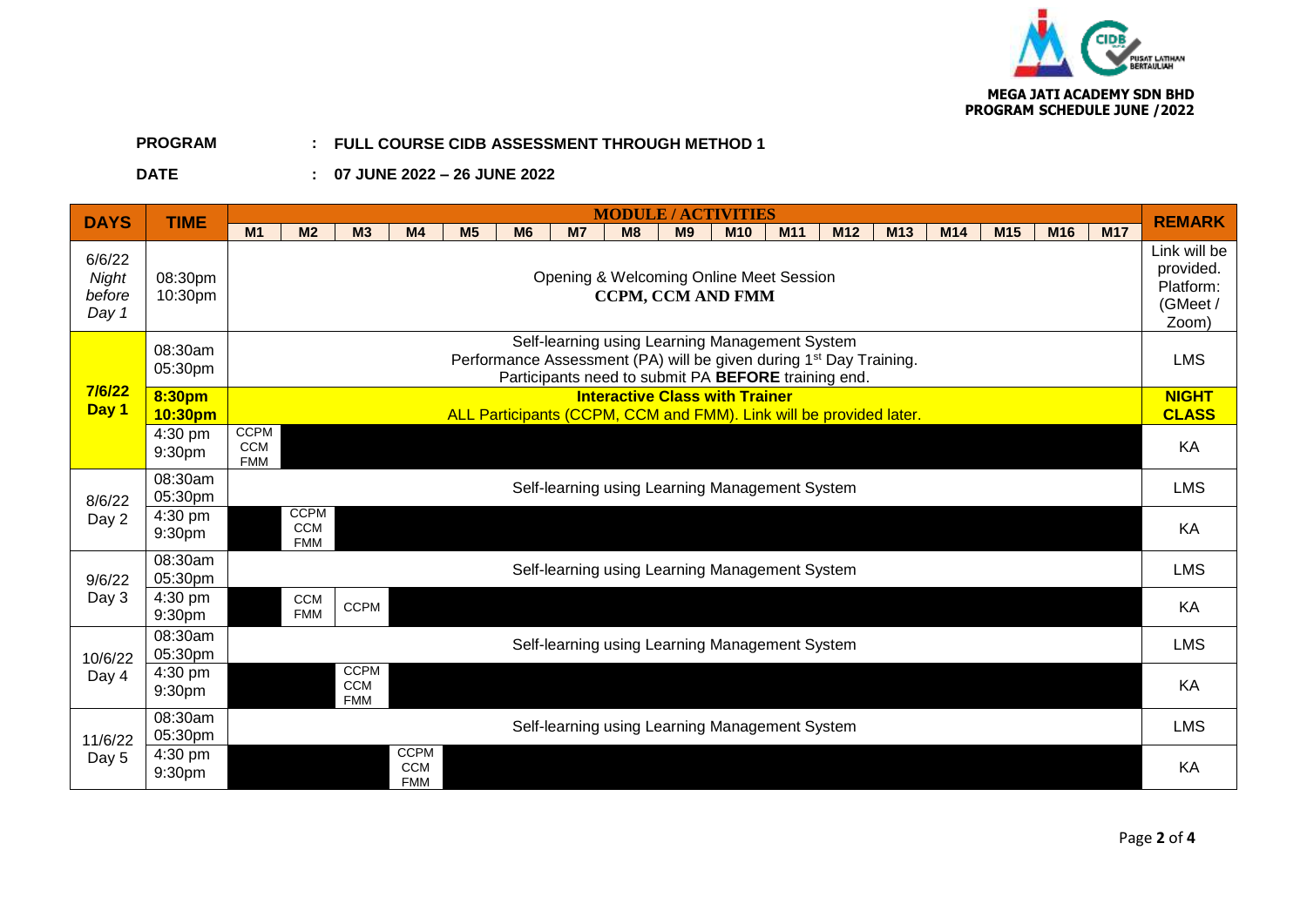

#### **MEGA JATI ACADEMY SDN BHD PROGRAM SCHEDULE JUNE /2022**

| <b>DAYS</b>       | <b>TIME</b>        | <b>MODULE / ACTIVITIES</b>                                         |                |                |                          |                |                |             |    |                |                                                |                 |                 |              |              | <b>REMARK</b> |     |            |            |
|-------------------|--------------------|--------------------------------------------------------------------|----------------|----------------|--------------------------|----------------|----------------|-------------|----|----------------|------------------------------------------------|-----------------|-----------------|--------------|--------------|---------------|-----|------------|------------|
|                   |                    | M <sub>1</sub>                                                     | M <sub>2</sub> | M <sub>3</sub> | M4                       | M <sub>5</sub> | M <sub>6</sub> | M7          | M8 | M <sub>9</sub> | <b>M10</b>                                     | M <sub>11</sub> | M <sub>12</sub> | M13          | M14          | M15           | M16 | <b>M17</b> |            |
|                   | 08:30am            |                                                                    |                |                |                          |                |                |             |    |                | Self-learning using Learning Management System |                 |                 |              |              |               |     |            | <b>LMS</b> |
| 12/6/22           | 05:30pm            |                                                                    |                |                |                          |                |                |             |    |                |                                                |                 |                 |              |              |               |     |            |            |
| Day 6             | 4:30 pm<br>9:30pm  |                                                                    |                |                | <b>CCM</b><br><b>FMM</b> | <b>CCPM</b>    |                |             |    |                |                                                |                 |                 |              |              |               |     |            | KA         |
|                   | 08:30am            |                                                                    |                |                |                          |                |                |             |    |                |                                                |                 |                 |              |              |               |     |            |            |
| 13/6/22           | 05:30pm            | Self-learning using Learning Management System                     |                |                |                          |                |                |             |    |                |                                                |                 |                 |              |              | <b>LMS</b>    |     |            |            |
| Day 7             | 4:30 pm            | <b>CCM</b><br><b>CCPM</b>                                          |                |                |                          |                |                |             |    |                |                                                |                 |                 | KA           |              |               |     |            |            |
|                   | 9:30pm             | <b>FMM</b>                                                         |                |                |                          |                |                |             |    |                |                                                |                 |                 |              |              |               |     |            |            |
|                   | 08:30am<br>05:30pm | Self-learning using Learning Management System                     |                |                |                          |                |                |             |    |                |                                                |                 |                 |              | <b>LMS</b>   |               |     |            |            |
| 14/6/22           | 8:30pm             | <b>Interactive Class with Trainer</b>                              |                |                |                          |                |                |             |    |                |                                                |                 |                 |              | <b>NIGHT</b> |               |     |            |            |
| Day 8             | 10:30pm            | ALL Participants (CCPM, CCM and FMM). Link will be provided later. |                |                |                          |                |                |             |    |                |                                                |                 |                 | <b>CLASS</b> |              |               |     |            |            |
|                   | 4:30 pm            |                                                                    |                |                |                          |                | <b>CCM</b>     | <b>CCPM</b> |    |                |                                                |                 |                 |              |              |               |     |            | KA         |
|                   | 9:30pm             | <b>FMM</b>                                                         |                |                |                          |                |                |             |    |                |                                                |                 |                 |              |              |               |     |            |            |
| 15/6/22           | 08:30am<br>05:30pm | Self-learning using Learning Management System                     |                |                |                          |                |                |             |    |                |                                                |                 |                 | <b>LMS</b>   |              |               |     |            |            |
| Day 9             | 4:30 pm            | CCM                                                                |                |                |                          |                |                |             |    |                |                                                |                 |                 |              |              |               |     |            |            |
|                   | 9:30pm             |                                                                    |                |                |                          |                | <b>FMM</b>     | <b>CCPM</b> |    |                |                                                |                 |                 |              |              |               |     |            | KA         |
|                   | 08:30am            | Self-learning using Learning Management System                     |                |                |                          |                |                |             |    |                |                                                |                 |                 |              | <b>LMS</b>   |               |     |            |            |
| 16/6/22           | 05:30pm            |                                                                    |                |                |                          |                |                |             |    |                |                                                |                 |                 |              |              |               |     |            |            |
| Day 10            | 4:30 pm<br>9:30pm  | <b>CCPM</b><br><b>FMM</b><br><b>CCM</b>                            |                |                |                          |                |                |             |    |                |                                                |                 | KA              |              |              |               |     |            |            |
|                   | 08:30am            |                                                                    |                |                |                          |                |                |             |    |                |                                                |                 |                 |              |              |               |     |            |            |
| 17/6/22<br>Day 11 | 05:30pm            | Self-learning using Learning Management System                     |                |                |                          |                |                |             |    |                |                                                |                 |                 | <b>LMS</b>   |              |               |     |            |            |
|                   | 4:30 pm            | <b>CCPM</b><br><b>FMM</b>                                          |                |                |                          |                |                |             |    |                |                                                |                 |                 | KA           |              |               |     |            |            |
|                   | 9:30pm             | <b>CCM</b>                                                         |                |                |                          |                |                |             |    |                |                                                |                 |                 |              |              |               |     |            |            |
| 18/6/22<br>Day 12 | 08:30am<br>05:30pm | Self-learning using Learning Management System                     |                |                |                          |                |                |             |    |                |                                                |                 |                 |              | <b>LMS</b>   |               |     |            |            |
|                   | 4:30 pm            | <b>CCPM</b>                                                        |                |                |                          |                |                |             |    |                |                                                |                 |                 |              |              |               |     |            |            |
|                   | 9:30pm             | <b>FMM</b><br>CCM                                                  |                |                |                          |                |                |             |    |                |                                                |                 |                 | KA           |              |               |     |            |            |
| 19/6/22<br>Day 13 | 08:30am            | Self-learning using Learning Management System                     |                |                |                          |                |                |             |    |                |                                                |                 |                 |              | <b>LMS</b>   |               |     |            |            |
|                   | 05:30pm            |                                                                    |                |                |                          |                |                |             |    |                |                                                |                 |                 |              |              |               |     |            |            |
|                   | 4:30 pm            |                                                                    |                |                |                          |                |                |             |    |                |                                                | <b>CCPM</b>     |                 |              |              |               |     |            |            |